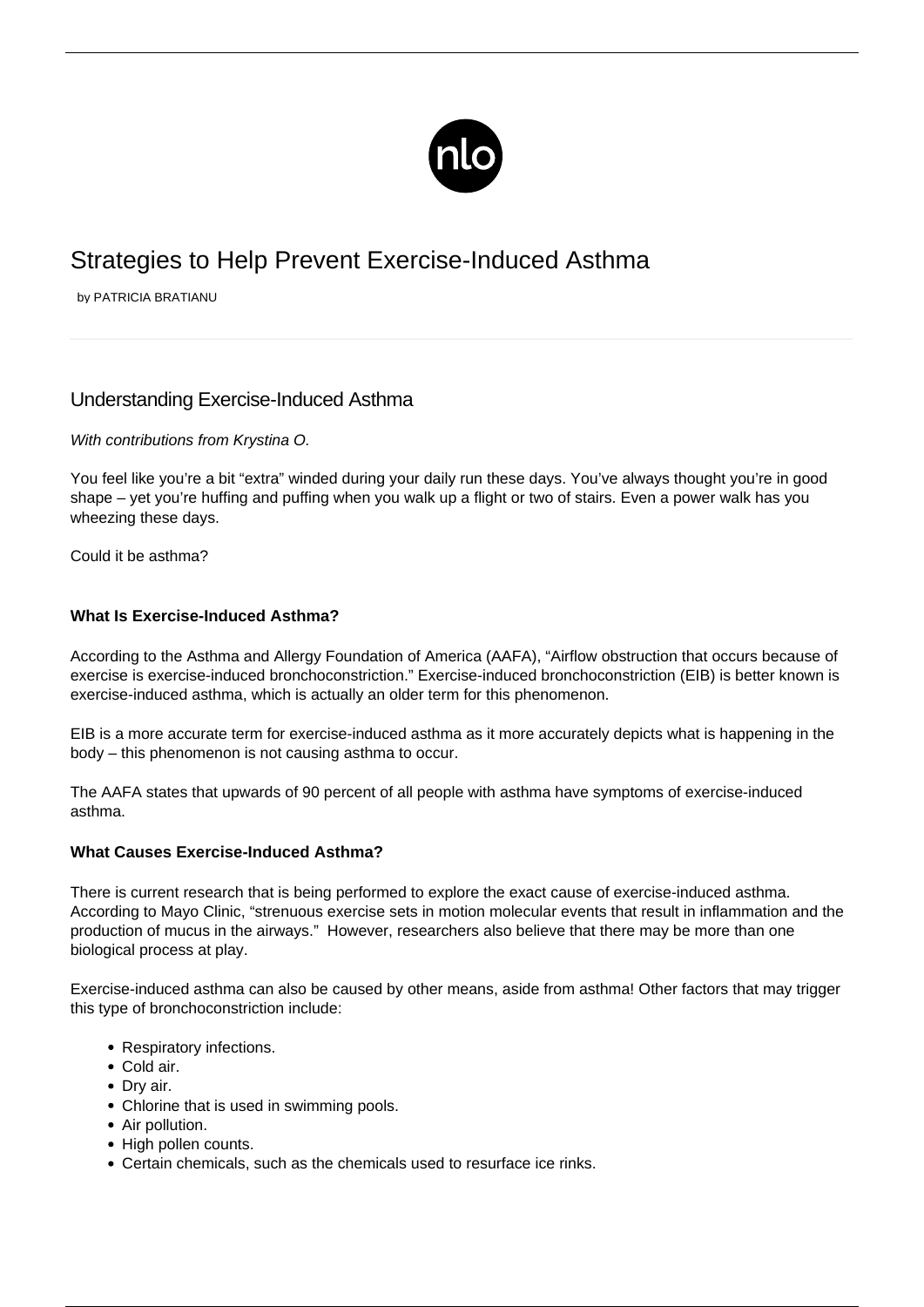# **Exercise-Induced Asthma Symptoms**

Symptoms of exercise-induced asthma are similar to that of asthma – except they typically occur just during exertion.

The most common symptom of exercise-induced asthma is coughing. For that reason, it can go undiagnosed. Other exercise-induced asthma symptoms may include:

- Wheezing.
- Shortness of breath.
- Chest tightness.

According to AAFA, symptoms do not typically present itself right away.

For example, if you've begun your daily run and you are feeling pretty good, your symptoms likely will present themselves during your run and will worsen five to ten minutes after you're done exercising.

You may even experience a "late-phase" of symptoms – symptoms that are experienced anywhere from four to 12 hours after exercise is ceased. Late-phase symptoms are typically less severe.

# **Do I Have Exercise-Induced Asthma?**

In relatively good shape but you've been huffing and puffing? How do you know that you've got exercise-induced asthma?

Well, first it takes an appointment with your physician.

Your physician will likely perform a physical exam and ask you questions about your symptoms. He or she will probably order several medical tests to rule out other medical conditions.

One test that will likely be ordered? **Spirometry.** Spirometry measures how well your lungs function during exercise. Specifically, it measures how much air you inhale, exhale, and how quickly you can exhale. After, a bronchodilator is administered, and the test is repeated, and the results are compared. This test is important because it can diagnose asthma versus exercise-induced asthma.

An **exercise challenge test** can also be performed. This test utilizes a treadmill to illicit symptoms by allowing the participant to exercise until breathing is increased. Spirometry is performed before and after.

As an alternative to an exercise test, occasionally the following tests may be utilized. If symptoms are produced, it is thought that the "test should produce virtually the same lung function you have when exercising." For these tests, spirometry is utilized before and after to detect changes in lung function.

- **Methacholine challenge:** an inhaled agent causes bronchoconstriction of the lungs.
- **Eucapnic voluntary hyperventilation (EHV) challenge:** inhaling a combination of several gases (dry air that is composed of nitrogen, carbon dioxide, and oxygen) that "simulates the exchange of air when breathing is difficult."
- **Mannitol challenge:** inhaling a dry powder that involves losing water on the surface of the lungs. This causes bronchoconstriction in people who have sensitive airways.

Next page: the importance of exercise for asthmatics, self-care for preventing exercise-induced asthma, and more.

# **The Importance of Exercise for Asthmatics**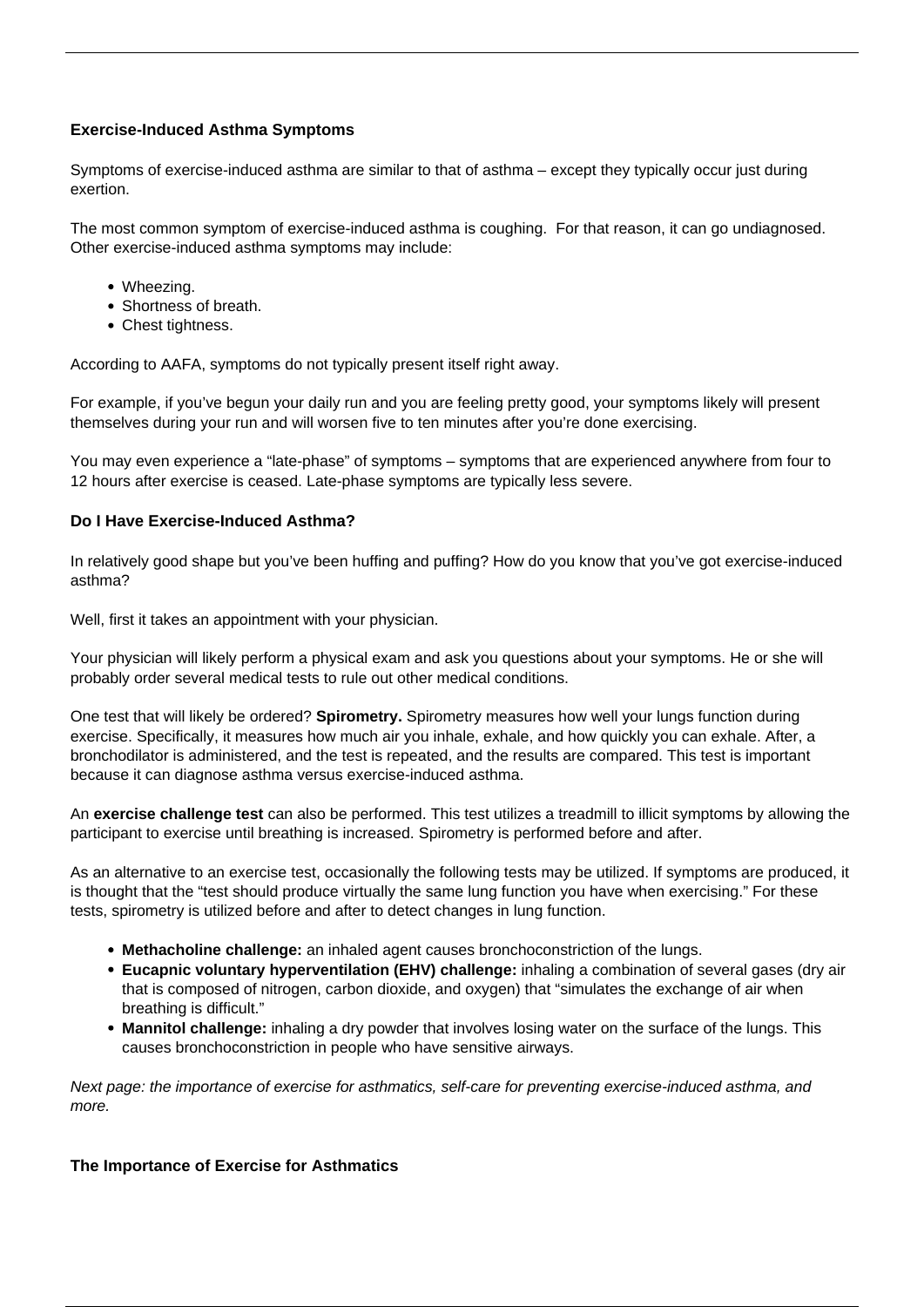It is important that you engage in physical activity even if you have asthma. Check with your health care provider for specific recommendations.

Exercise tones your whole body. It helps you to maintain a healthy weight. Exercise relieves stress. It improves circulation throughout your body, including your lungs. By [exercising,](/asthma-and-exercise/) you may be able to reduce the likelihood of contracting respiratory infections.

# **Self-Care Strategies for Preventing Exercise-Induced Asthma**

- Keep your [asthma symptoms](/symptoms-asthma/) under good control at all times.
- See your health care provider and follow a holistic wellness plan.
- Notify your health care provider of your symptoms if you experience exercise-induced asthma.
- Eat a simple, healthy diet which contains a wide array of fresh fruits and vegetables.
- Drink plenty of fluids each day.
- Limit your consumption of mucus promoting foods, such as uncultured, full fat, dairy products.
- Consider an elimination or rotation diet if your symptoms are not well controlled.
- Eat foods which contain healthy oils. Salmon, herring, mackerel, flaxseed, and hemp seed, are excellent choices.

# **Dietary Supplements Which May Help to Control Asthma Symptoms and Prevent Exercise-Induced Asthma**

A good quality, hypoallergenic multivitamin/multimineral supplement is essential. Specific vitamins may help to reduce inflammation, support immune health, and benefit the respiratory tract.

- The B vitamins are important as they are used up quickly when a chronic health condition is present. Studies indicate that people who receive supplemental B12 have less shortness of breath when they exert themselves.
- Vitamin C is useful for reducing histamine levels. It must be taken consistently to be effective.
- Vitamin E reduces inflammation and symptoms.
- Magnesium is needed for every process within your body. The mineral offers many benefits. It is used in an emergency setting to stop asthma attacks.

Flavonoids are natural antioxidants. They help to maintain Vitamin C at healthy levels, limit the release of histamines, and relax the muscle tissues which surround the airways. Flavonoids may be obtained from quercetin, grape seed extract, green tea, gingko biloba, or pine bark extract.

I recommend the use of pine bark or grapeseed extracts as they seem to be most effective for individuals who have asthma and other lung conditions.

Carotenes are potent antioxidants which support the health of the lining s of your air passages. They prevent inflammation.

### **Exercises With a Low Risk of Precipitating Asthma Symptoms**

You probably already know what types of exercises cause you to have asthmatic episodes. Fortunately, there are several kinds of exercises which you may enjoy that are less likely to [trigger symptoms](/asthma-triggers/).

Symptoms are less likely to occur if the exercise is completed in short bursts of activity. Prolonged, strenuous activities may be challenging for you. Limit or avoid sports which are played outdoors in cold weather if low temperatures trigger asthmatic episodes.

Swimming is the best exercise for people who have asthma. The warm environment and moisture help to prevent tightening of the air passages. Swimming is one of the healthiest activities that anyone can enjoy. It provides a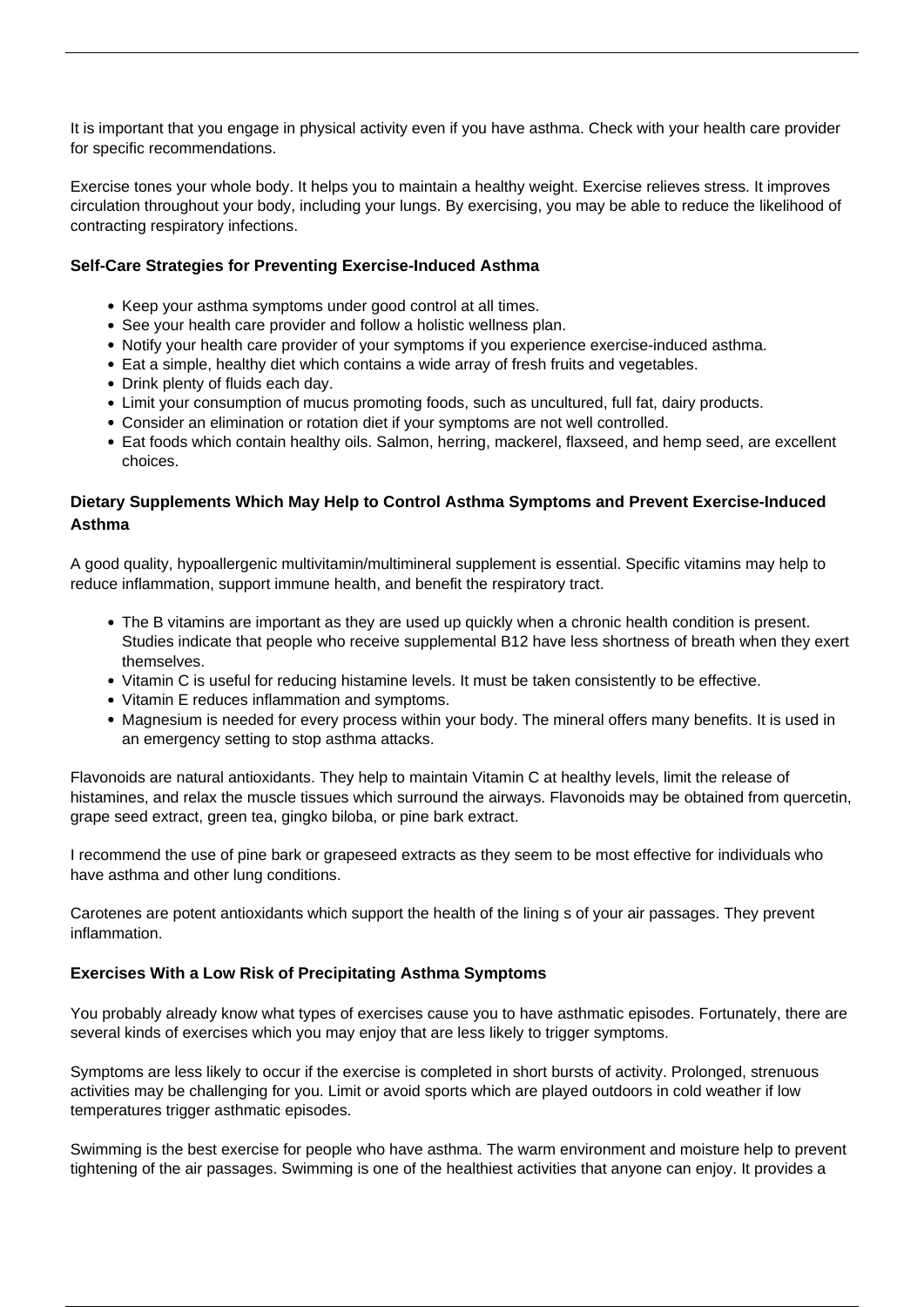good workout for your entire body. Swimming promotes strength, tones the cardiovascular system, is relaxing, and promotes flexibility.

Depending upon the intensity of your swimming work out, you may lose weight by engaging in a swimming program. Keeping a healthy weight is important if you have asthma because being overweight makes breathing more difficult.

Yoga is another good choice for anyone. It may be done regardless of your current level of wellness. Yoga promotes relaxation. It builds strength and aids flexibility. Specific yoga exercises can help to strengthen your lungs and improve the health of your immune system.

Next page: reducing symptoms and preventing exercise-induced asthma, can exercise-induced asthma go away, and more.

### **Reducing Episodes and Symptoms of Exercise-Induced Asthma**

- Perform warm up and cool down exercises.
- Avoid exercising in polluted environments.
- Limit or avoid exercising when you are acutely ill.
- If you have [environmental allergies](/asthma-allergies/), pay attention to pollen counts. Avoid exercising outside when pollen counts are high
- Avoid outdoor exercise when it is frigid outside. If you still choose to exercise, keep your mouth and nose covered with a scarf.
- Exercise at an intensity which is comfortable for you.
- As much as possible, breathe through your nose when exercising

## **Preventing and Controlling Exercise-Induced Asthma with Medication**

Once you've been diagnosed with exercise-induced asthma, it is time for your physician to find the best way to treat it! After all, if you're coughing and wheezing, it is likely that you're not exercising efficiently, right?

Your physician may choose to prescribe medication before exercising or a daily medication for control (especially if you exercise regularly.

Let's look a bit more closely at the options.

Medications that you can take before exercise to prevent bronchoconstriction from occurring may include:

- **Short-acting beta agonists (SABAs)** are the most commonly used pre-exercise medication. They should not be used daily, because your body can build a tolerance to these medications. They work by opening the airways. Examples include albuterol (ProAir HFA, Proventil HFA, Ventolin HFA), levalbuterol (Xopenex HFA), and pirbuterol (Maxair).
- **Ipratropium (Atrovent HFA)** relaxes the airways. A generic option is available that can be used in a nebulizer.

Long-term medications (used with the short-acting medications) help to treat underlying asthma as well as symptoms that are resistant to pre-exercise treatment. These medications include:

- **Inhaled corticosteroids** reduce inflammation in the airways. Unlike the short-acting medications, these types of inhalers can take several weeks to become effective. Examples include fluticasone (Flovent Diskus, Flovent HFA), budesonide (Pulmicort Flexhaler), mometasone (Asmanex Twisthaler), and beclomethasone (Qvar).
- **Combination inhalers** contain a corticosteroid and a long-acting beta-agonist (LABA), which also relaxes the airways. They can be used as a long-term inhaler, but also before exercise. Examples include